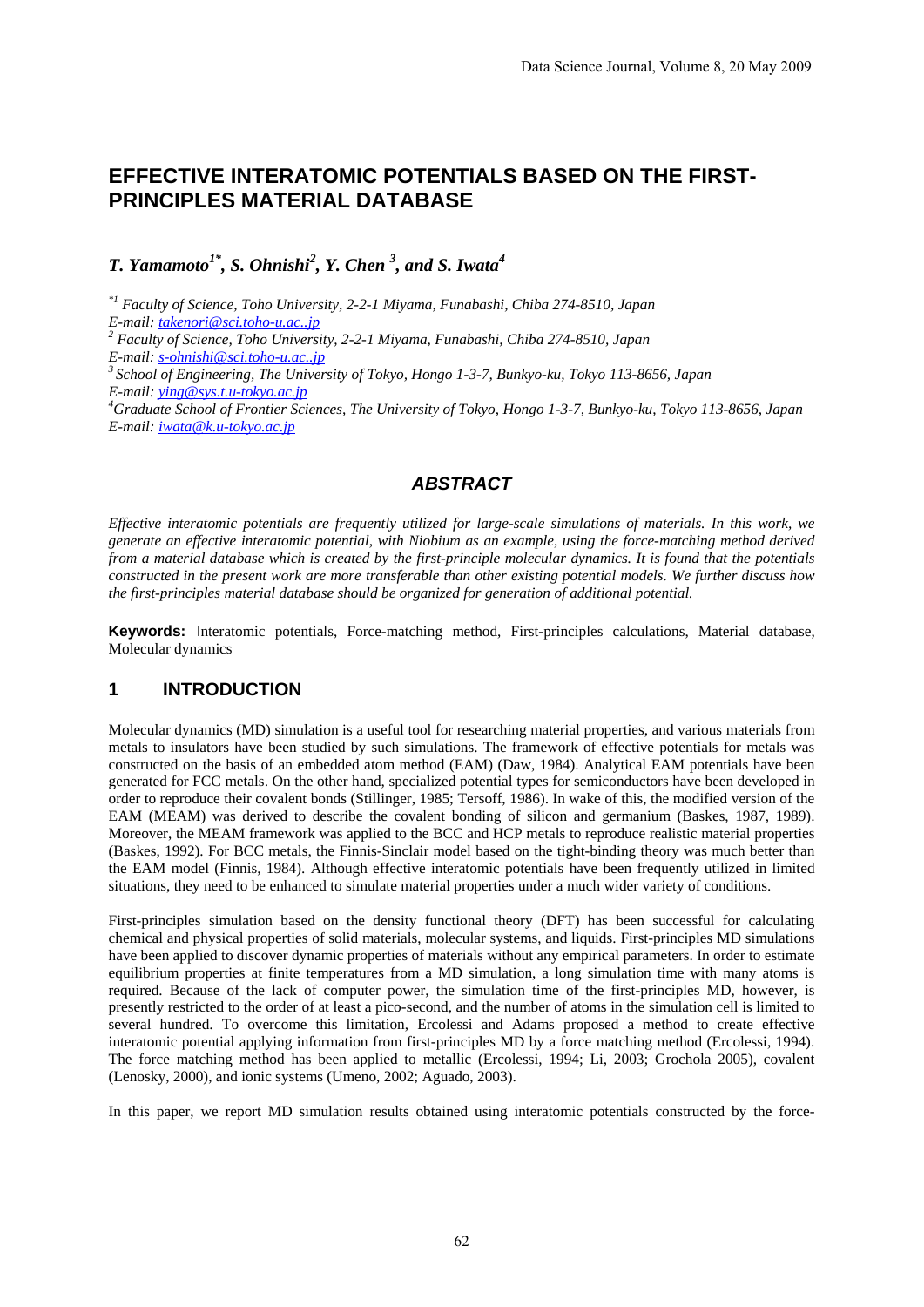matching method on the basis of the first-principles forces and physical properties. We also discuss a first-principles material database for potential generation. Calculations on Niobium are presented as an example system.

#### **2 METHODOLOGY**

#### **2.1 The force matching method**

Newtonian motion of an atomic system evolves by forces acting on atoms. Because the forces directly affect the dynamics of the atomic system, accurate forces are needed to simulate dynamics in a material. The Hellmann-Feynman forces calculated by the DFT method yield better results than those forces calculated by empirical methods. Because DFT calculations have a higher computational cost than the empirical ones, effective interatomic potentials reproducing the DFT forces are desired, which can be obtained by the force matching method.

We briefly describe the force-matching method (Ercolessi, 1994) for potentials of the EAM type as a typical example whose total energy is given by

$$
E_{tot} = \sum_{i} \left[ \frac{1}{2} \sum_{j \neq i} \phi(r_{ij}) + U(\rho_i) \right],
$$
  

$$
\rho_i = \sum_{j \neq i} f(r_{ij}),
$$

where  $\phi$  is the two-body interatomic potential,  $r_{ii}$  is the interatomic distance between atoms *i* and *j*, *U* is the embedded function, and f is the electron density (Daw, 1984). The effective interatomic forces are given by partially differentiating the total energy with respect to atomic coordinates. A first-principles MD simulation gives the forces acting on atoms in various atomic configurations. The mean square error between the EAM and firstprinciples force is

$$
Z_f(\alpha) = \left(3 \sum_{k=1}^M N_k\right)^{-1} \sum_{k=1}^M \sum_{i=1}^{N_k} \left[ \mathbf{F}_{ki}(\alpha) - \mathbf{F}_{ki}^0 \right]^2,
$$

where  $\mathbf{F}_{ik}^0$  is the first-principles force of the atom *i* at the configuration *k*, and  $\mathbf{F}_{ik}(\alpha)$  is the EAM force at the atomic position in the first-principles MD trajectory. *M* is the number of configurations, and  $N_k$  is the number of atoms in the configuration *k*.  $\alpha$  is the set of parameters that define the EAM-potential functions  $\phi$ ,  $U$ , and  $f$ . We do not use the analytic functions frequently used in empirical fittings but alternatively use spline functions. The flexibility of spline functions makes it feasible to realize transferability of the potential. The force fitting is done by minimizing the objective function  $Z_f(\alpha)$ . We also use the additive objective function

$$
Z_p(\alpha) = \sum_{l=1}^p W_l \big[A_l(\alpha) - A_l^0\big]^2
$$

to fit the chemical and physical properties given by the EAM potential  $A_l(\alpha)$  to ones resulting from first-principles calculations  $A_l^0$ . P is the number of the properties, and  $W_l$  is the weight factor for the square error of the property *l*. Moreover, we add the penalty function  $Z_c(\alpha)$  to reduce corrugations of the spline functions. Finally, the potential fitting is done by minimizing the total objective function

$$
Z(\alpha) = Z_f(\alpha) + Z_p(\alpha) + Z_c(\alpha).
$$

#### **2.2 Computational details**

We use the first-principles method based on density functional theory (Kohn, 1965) and the plane-wave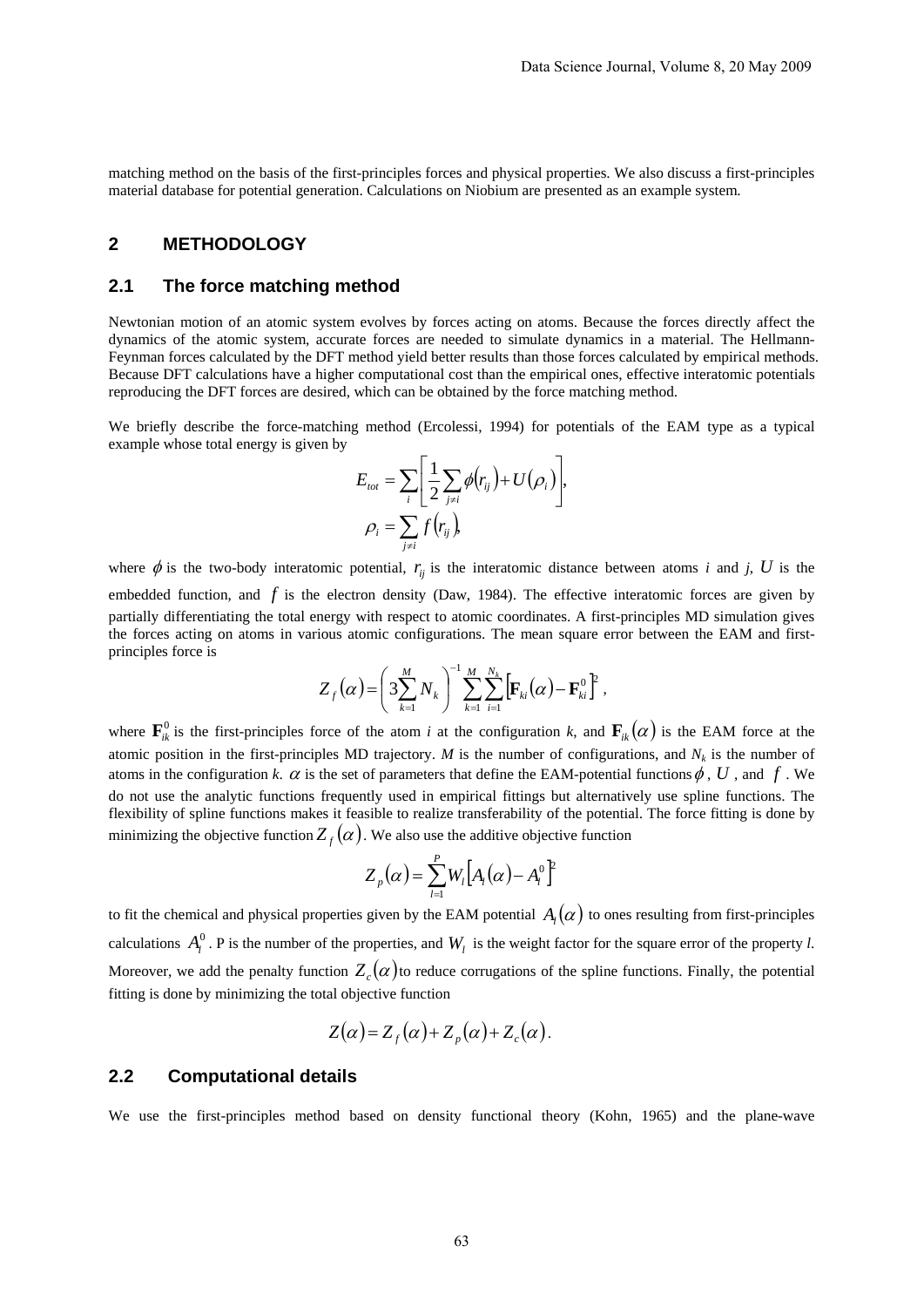pseudopotential technique (Payne, 1992) to obtain physical properties of materials. Niobium is taken as an example. We employ the generalized gradient approximation (GGA) for the exchange-correlation functional (Perdew, 1996) and an ultra-soft pseudopotential for the Niobium ion (Vanderbilt, 1990). The ground state of Niobium is a BCC structure, and hypothetical FCC structures are taken into account. For BCC (FCC) bulk Niobium, we use an energy cutoff of 30 Ry and a 10x10x10 (8x8x8) Monkhorst-Pack grid for k-space integrations. For other structures, we use the same energy cutoff and k-point samplings, which give almost equivalent accuracies to the bulk calculation. A database of chemical and physical properties of Niobium is created by first-principles calculations, and a database of Hellmann-Feynman forces acting on atoms at various configurations of solid and liquid states is generated by firstprinciples MD simulations. In each MD simulation, the volume is kept constant, and the Nosé-Hoover thermostat (Nosé, 1984; Hoover, 1985) keeps the temperature constant.

In the force-matching procedure, we use the forces obtained by the first-principles MD and material properties obtained by experiments and calculations. We perform the MD simulations for several Niobium structures, solid and liquid as listed in Table 1. The calculated material properties are lattice constants, bulk moduli, elastic constants, vacancy formation energy, the FCC-BCC energy difference, and pressures. The experimental and theoretical values are listed in Table 2, and the theoretical pressures of BCC solid Niobium calculated at the scaled lattice constants are shown in Table 3. We use the experimental value for the lattice constant of BCC solid and the theoretical value of FCC solid that is scaled with the ratio of experimental and theoretical values of BCC structure. The atomic configurations of the MD trajectories are also scaled in length.

**Table 1.** Niobium structures for the first-principles MD simulation, and the number of configurations used in the force-matching procedure for each structure

| Structure                | Temperature (K) | Number of atoms | Number of<br>configurations |
|--------------------------|-----------------|-----------------|-----------------------------|
| <b>BCC</b> solid         | <b>2000</b>     | 16              | 20                          |
| BCC solid with a vacancy | 2000            | 15              | 20                          |
| Liquid                   | 3000            | 44              | 35                          |

**Table 2.** Experimental and theoretical material properties; Lattice constants are given in nm, bulk moduli and elastic constants are in GPa, and energies are in eV

| Property                             | Experiment | Theory           |
|--------------------------------------|------------|------------------|
| Lattice constant of BCC solid        | 0.3295     | 0.3320           |
| Lattice constant of FCC solid        |            | 0.4228           |
| Bulk modulus of BCC solid            | 170        | 176              |
| Bulk modulus of FCC solid            |            | 371              |
| Elastic constant $C_{11}$ - $C_{12}$ | 114        | 137              |
| Elastic constant $C_{44}$            | 28.4       | 29.6             |
| Vacancy formation energy             | 2.75       | 2.86 (unrelaxed) |
| FCC-BCC energy difference            |            | $-0.3597$        |

**Table 3.** Theoretical pressures of BCC solid Niobium. Lattice constants are given in nm, and pressures are in GPa. Lattice constant Pressure

| писе сонмані | <b>FICSSUIC</b> |
|--------------|-----------------|
| 0.275        | 304.464         |
| 0.300        | 86.645          |
| 0.325        | 7.802           |
| 0.350        | $-23.072$       |
| 0.375        | $-36.004$       |
| 0.400        | $-41.745$       |
|              |                 |

We employ a symplectic integrator for the classical MD simulation with the Nosé-Poincaré thermostat and the Andersen barostat (Aoki, 2008). The cubic simulation cell has 250 Niobium atoms. The external pressure is set to zero bar. The temperatures are set to a series of values up to 3300 K.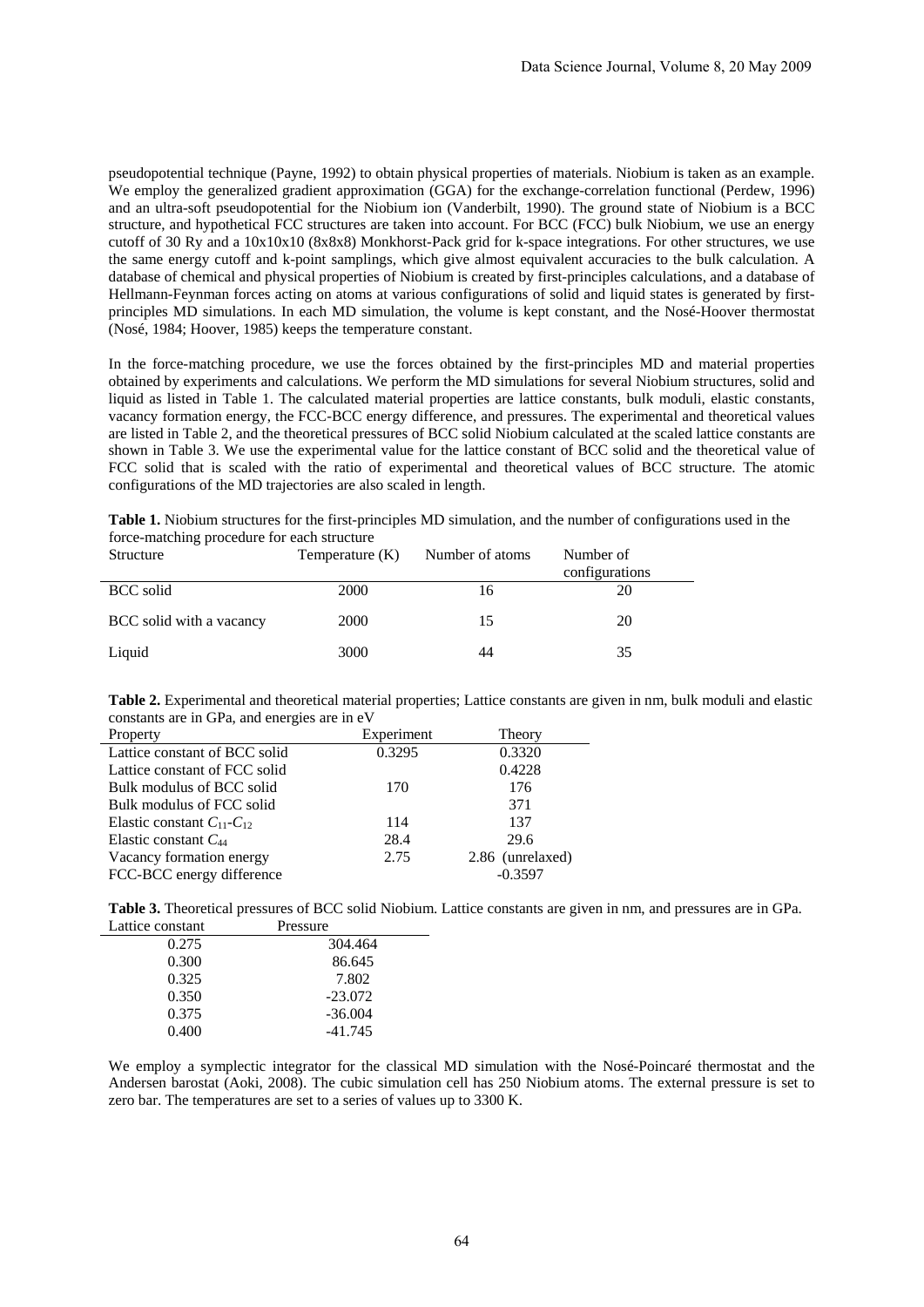### **3 RESULTS AND DISCUSSIONS**

#### **3.1 Effective interatomic potentials**

Results for two different EAM potentials of Niobium obtained by the force-matching method are shown in Figures 1 (a), (b), and (c). One, denoted as FM-A, was generated based on the MD trajectories of liquid only, while another one, denoted as FM-B, was created by the full trajectories of our database. The minimum of the pair-wise potential is located at 0.33 nm. The embedded function in Figure 1 (c) has a minimum at unity of the electron density. The electron density functions, shown in Figure 1 (b), deviate at small interatomic distance. The FM-B potential results in a larger electron density than the FM-A potential at interatomic distances lower than 0.28 nm because the firstprinciples MD simulation of a solid state generates force data at a smaller interatomic distance than that of liquid state. The difference comes from whether the potential used the force data of the solid states in addition to the force data of the liquid state.



**Figure 1.** (a)The pair-wise potential functions, (b) the electron density functions, and (c) the embedded functions of the force-matching EAM potentials (EAM FM-A and -B) for Niobium

#### **3.2 Molecular dynamics simulations**

We performed classical MD simulations with a symplictic integrator (Aoki, 2008) for Niobium using the forcematching EAM potentials. Figure 2 shows that the calculated thermal lattice expansion from the EAM FM-B model agrees very well with experimental results over the whole range of temperatures. The melting point is about 3000 K, which is in rough agreement with the experimental value of 2750 K. It should be noted that the EAM FM-A model cannot reproduce the experimental result because of the lack of the information of the solid state. The lattice constants of both models extracted at 0 K agree well with the experimental value of 0.3295 nm. The lattice constant of the EAM FM-A model has a minimum at 200 K. It is considered that the low electron density at short interatomic distances results in a low many-body repulsive force. Because of the lower electron density as compared to the FM-B model as discussed in the previous section, the lattice contraction below 200 K for the FM-A model would be caused by the lack of repulsive force. Notably, the thermal expansion coefficients above 500 K by the EAM FM-A and FM–B models are better than by the extended Finnis-Sinclair potential (Dai, 2006).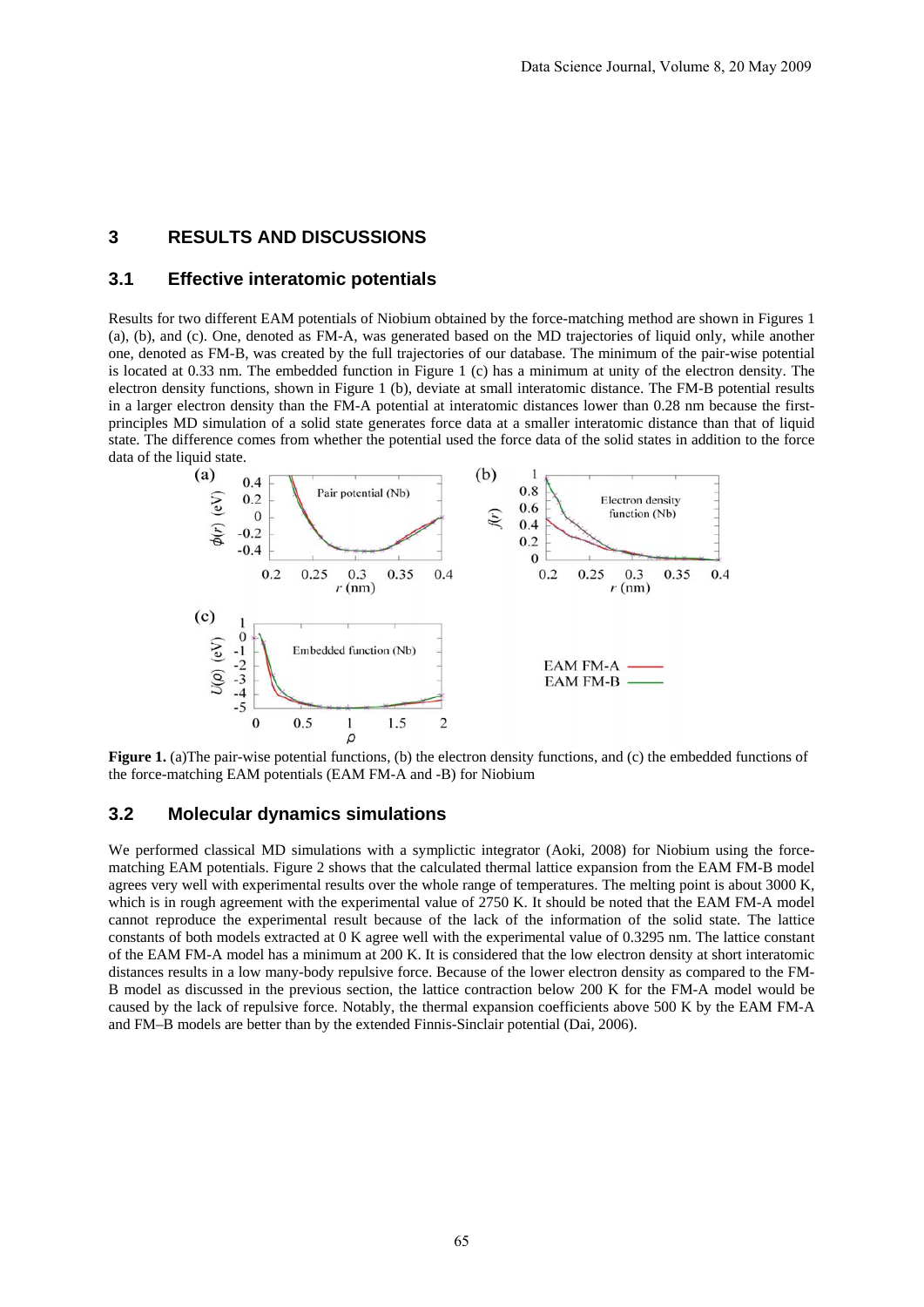

**Figure 2.** Thermal expansions of Niobium obtained by the EAM FM-A and -B potentials (long- and short-dashed lines, respectively) and the extended Finnis-Sinclair potential (dotted line). The experimental curve is also indicated in the solid line.

### **3.3 The first-principles material database**

In the force-matching procedure, highly reliable materials databases containing structural properties data and force data are very important. In our calculation, we used the experimental lattice constant of the BCC ground state structure and the scaled theoretical lattice constant of the hypothesis FCC structure, without using either the theoretical or experimental cohesive energies. Because normally, calculated lattice constants and cohesive energies are not exactly equivalent to the experimental ones, theoretical values from different methods, using values from more advanced theoretical scheme is recommended. Our database can be further improved with theoretical lattice constants and cohesive energies that are calculated by first-principles methods that treat electron correlations more accurately, such as quantum Monte Carlo methods.

The force database was constructed from the first-principles MD simulations. However, the DFT forces within the GGA approximation do not exactly reproduce the experimental dynamical properties. Therefore, we scaled the atomic configurations into lengths that fit the experimental lattice constant. Scaling factors in length and energy can be determined by a trial and error manner that fits the radial distribution function using a trial potential based on the scaled-force database to the experimental value (Grochola, 2005). It would be preferable to have the scaling factors be determined by beyond-DFT methods because it is not easy to obtain good experimental data of pure materials in various cases.

In metals with localized electrons such as Cerium, we also need force and property data that take into account the valence fluctuation effects. These effects can be treated by both extended DFT methods based on the hybrid exchange-correlation functional combined with the density functional and an orbital-dependent functional (Hay, 2006; Da Silva; 2007) and with the effective coulomb interaction correction, namely the DFT+U method (Fabris, 2005; Loschen 2008).

In order to apply the force-matching method to various materials, the force database calculated by the first-principles method in high accuracy, by both DFT and beyond-DFT, is very important because it is almost impossible to obtain experimental force data. A general concept in our present scheme is shown in Figure 3.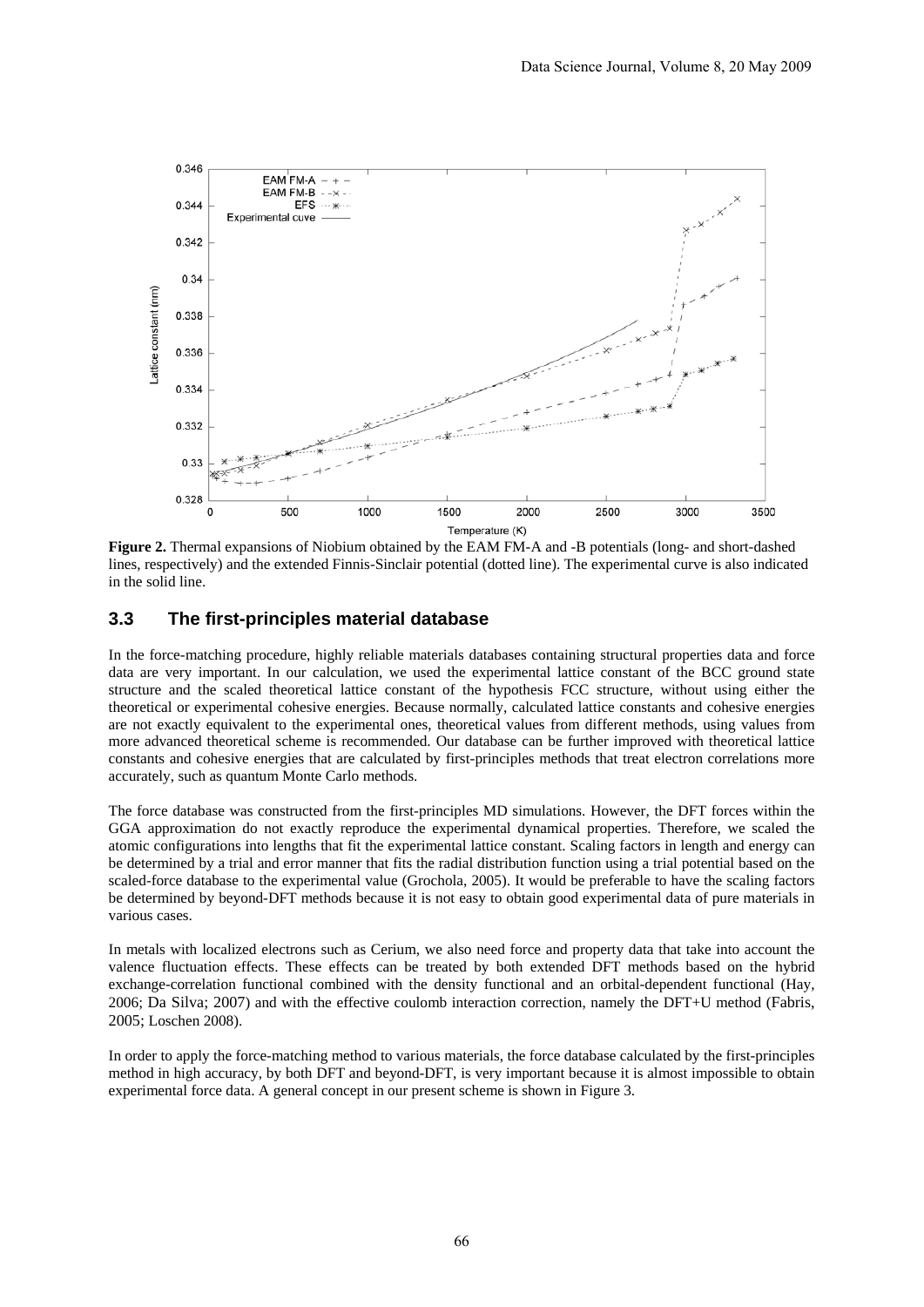

**Figure 3.** Building up the first-principles (FP) database for materials design

### **4 CONCLUSION**

We constructed an effective interatomic potential for Niobium by the force-matching method based on a firstprinciples material database. We then simulated the thermal expansion of Niobium by classical MD using the forcematching EAM potential. It was shown that our force-matching potential produced more reasonable simulation results than what is obtained by the extended Finnis-Sinclair potential. We further discussed the preferable construction of the database. The first principles force database in the future will become one of the most important fundamental data sources to improve calculation of effective interatomic potentials by the force-matching method.

### **5 ACKNOWLEDGEMENTS**

This work was partly supported by Grant-in-Aid for Scientific Research on Priority Areas (19031019).

### **6 REFERENCES**

Aguado, A., & Madden, P. A. (2003) Oxide potentials from *ab initio* molecular dynamics: An assessment of their transferability. *J. Chem. Phys. 118(13)*, 5718-5728.

Aoki, K. M. (2008) Symplectic integrators designed for simulating soft matter. *J. Phys. Soc. Jpn. 77(4)*, 044003-1- 14.

Baskes, M. I. (1987) Application of the Embedded-Atom Method to Covalent Materials: A Semiempirical Potential for Silicon. *Phys. Rev. Lett. 59*, 2666 -2669.

Baskes, M. I. (1992) Modified embedded-atom potentials for cubic materials and impurities. *Phys. Rev. B 46*, 2727 - 2742.

Baskes, M. I., Nelson, J. S., & Wright, A. F. (1989) Semiempirical modified embedded-atom potentials for silicon and germanium. *Phys. Rev. B 40*, 6085-6100.

Da Silva, J. L. F., Ganduglia-Pirovano, M. V., Sauer, J., Bayer, V., & Kresse, G. (2007) Hybrid functionals applied to rare-earth oxides: The example of ceria. *Phys. Rev. B 75*, 045121-1-10.

Dai, X. D., Kong, Y., Li, J. H., & Liu, B. X. (2006) Extended Finnis–Sinclair potential for bcc and fcc. *J. Phys.: Condens. Matter. 18*, 4527–4542.

Daw, M. S., & Baskes, M. I. (1984) Embedded-atom method: Derivation and application to impurities, surfaces, and other defects in metals. *Phys. Rev. B 29(12)*, 6443- 6453.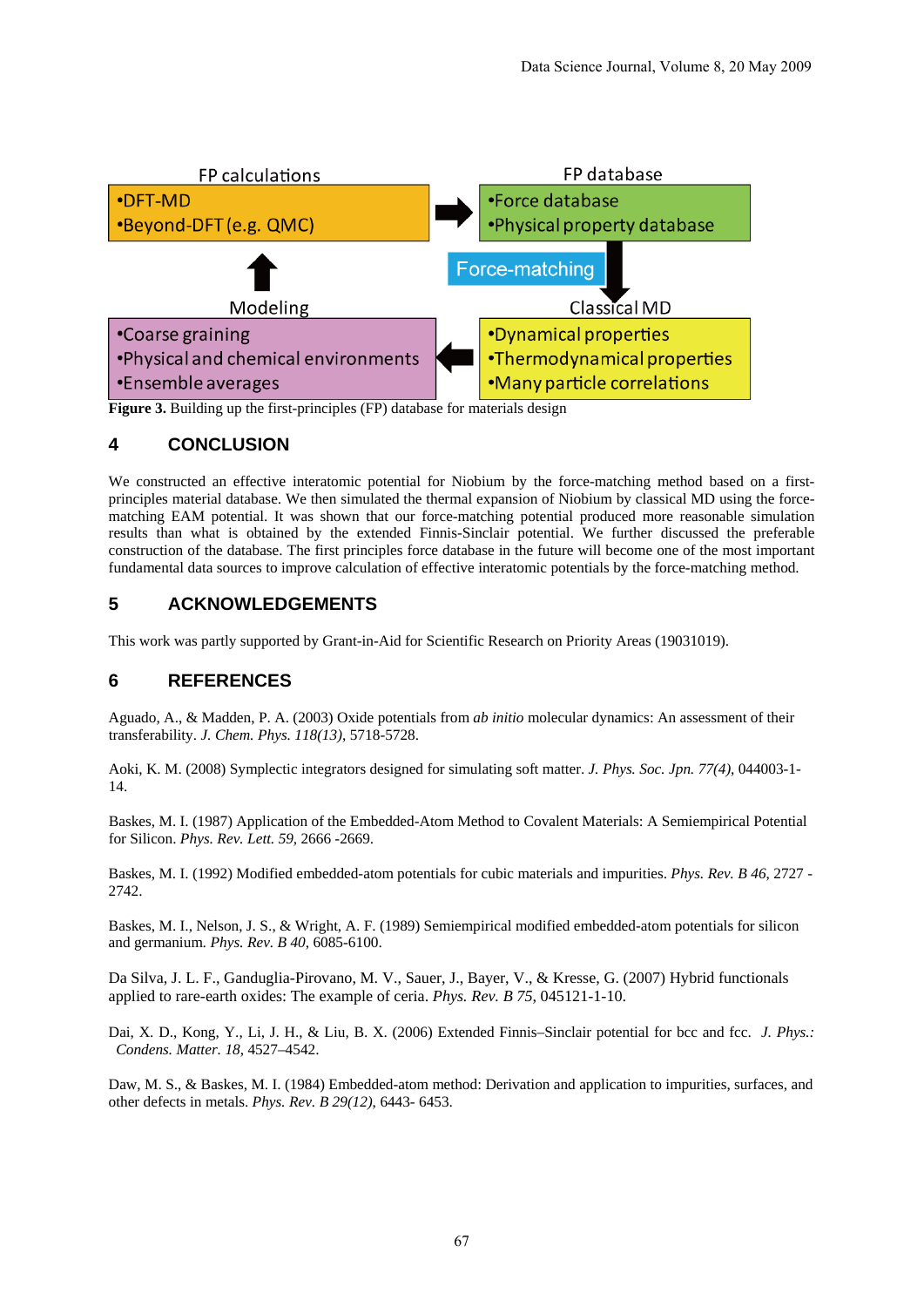Ercolessi, F., & Adams, J. B. (1994) Interatomic Potentials from First-Principles Calculations: the Force-Matching Method. *Europhys. Lett. 26* (8), 583-588.

Fabris, S., de Gironcoli, S., Baroni, S., Vicario, G., & Balducci, G. (2005) Taming multiple valency with density functionals: A case study of defective ceria. *Phys. Rev. B 71*, 041102(R)-1-4.

Finnis, M.W., & Sinclair, J.E. (1984) A simple empirical N-body potential for transition metals. *Philos. Mag. A 50, 45*-55.

Grochola, G., Russo, S. P., & Snook, I. K. (2005) On fitting a gold embedded atom method potential using the force matching method. *J. Chem. Phys. 123*, 204719-1-7.

Hay, P. J., Martin, R. L., Uddin, J., & Scuseria, G. E. (2006) Theoretical study of  $CeO<sub>2</sub>$  and  $Ce<sub>2</sub>O<sub>3</sub>$  using a screened hybrid density functional. *J. Chem. Phys. 125*, 034712-1-8.

Hoover, W. G. (1985) Canonical dynamics: Equilibrium phase-space distributions. *Phys. Rev. A 31*, 1695.

Hu, W., Shu, X., Zhang, B. (2002) Point-defect properties in body-centered cubic transition metals with analytic EAM interatomic potentials. *Comput. Mater. Sci. 23*, 175–189.

Nosé, S. (1984) A unified formulation of the constant temperature molecular-dynamics methods. *J. Chem. Phys. 81*, 511.

Kohn, W., & Sham, L. (1965). Self-Consistent Equations Including Exchange and Correlation Effects. *Phys. Rev. 140(4A)*, A1133-A1138.

Lenosky, T. J., Sadigh, B., Alonso, E., Bulatov, V. V., de la Rubia, T. D., & Kim, J., et al. (2000) Highly optimized empirical potential model of silicon metals and alloys. *Modelling Simul. Mater. Sci. Eng. 8*, 825–841.

Li, Y., Siegel, D. J., Adams, J. B., & Liu, X.-Y. (2003) Embedded-atom-method tantalum potential developed by the force-matching method. *Phys. Rev. B 67(12)*, 125101-1-8.

Loschen, C., Migani, A., Bromley, S. T., Illas, F., & Neyman, K. M. (2008) Density functional studies of model cerium oxide nanoparticles. *Phys. Chem. Chem. Phys. 10*, 5730 -5738.

Payne, M. C., Teter, M. P., Allan, D. C., Arias T. A., & Joannopoulos, J. D. (1992) Iterative minimization techniques for *ab initio* total-energy calculations: molecular dynamics and conjugate gradients. *Rev. Mod. Phys. 64(4)*, 1045-1097.

Perdew, J. P., J. P., Burke, K., & Ernzerhof, M. (1996) Generalized Gradient Approximation Made Simple. *Phys. Rev.Lett. 77(18)*, 3865-3868.

Stillinger, F. H., & Weber, T. A. (1985) Computer simulation of local order in condensed phases of silicon. *Phys. Rev. B 31*, 5262 -5271.

Tersoff, J. (1986) New empirical model for the structural properties of silicon. *Phys. Rev. Lett. 56*, 632 - 635.

Umeno, Y., Kitamura, T., Date, K., Hayashi, M., & Iwasaki, T. (2002) Optimization of interatomic potential for Si/SiO2 system based on force matching. *Comput. Mater. Sci. 25*, 447–456.

Vanderbilt, D. (1990) Soft self-consistent pseudopotentials in a generalized eigenvalue formalism. *Phys. Rev. B 41(11)*, 7892-7895.

Wang, K, & Reeber, R. R. (1998) The role of defects on thermophysical properties: thermal expansion of V, Nb, Ta, Mo and W. *Mater. Sci. and Eng. R23*, 101-137